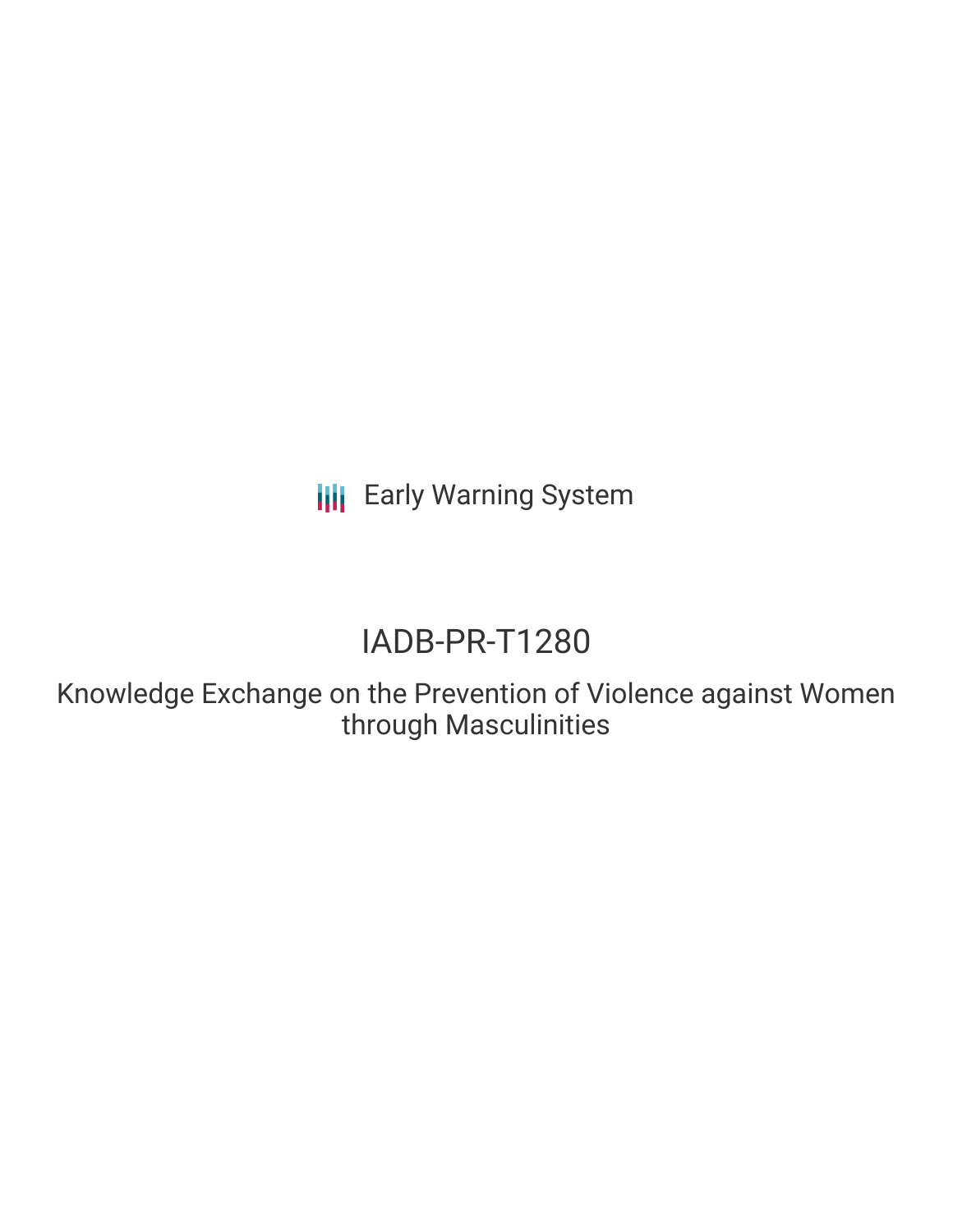

### **Quick Facts**

| <b>Countries</b>               | Paraguay                                  |
|--------------------------------|-------------------------------------------|
| <b>Financial Institutions</b>  | Inter-American Development Bank (IADB)    |
| <b>Status</b>                  | Approved                                  |
| <b>Bank Risk Rating</b>        | U                                         |
| <b>Voting Date</b>             | 2019-05-28                                |
| <b>Borrower</b>                | Government of Paraguay                    |
| <b>Sectors</b>                 | Law and Government, Technical Cooperation |
| <b>Investment Type(s)</b>      | Grant                                     |
| <b>Investment Amount (USD)</b> | $$0.02$ million                           |
| <b>Project Cost (USD)</b>      | $$0.02$ million                           |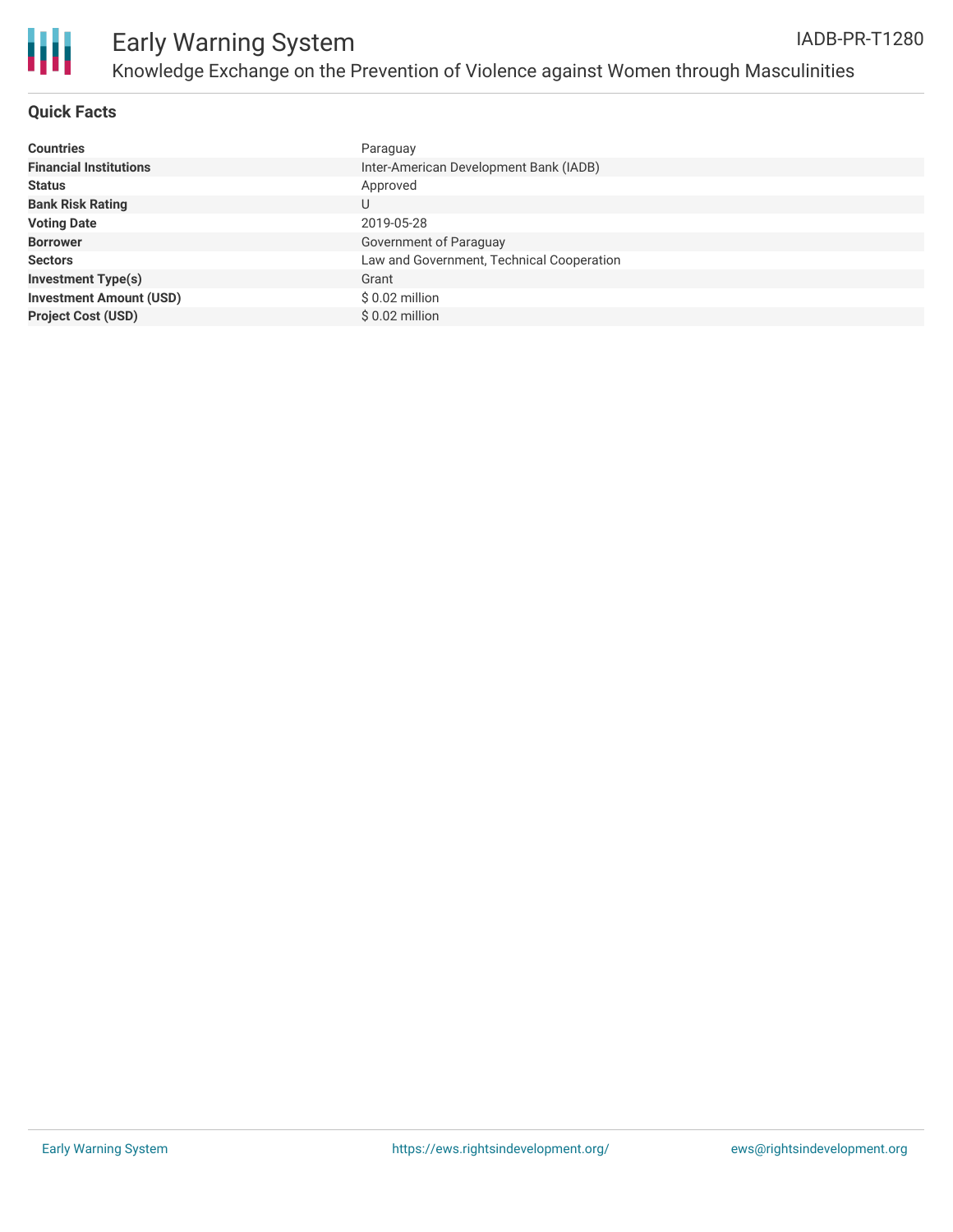

## **Project Description**

The objective of the technical cooperation is to facilitate the exchange for the collection of good practices and inputs for the articulation and operationalization of the theme of the prevention of violence against women through Knowledge masculinities.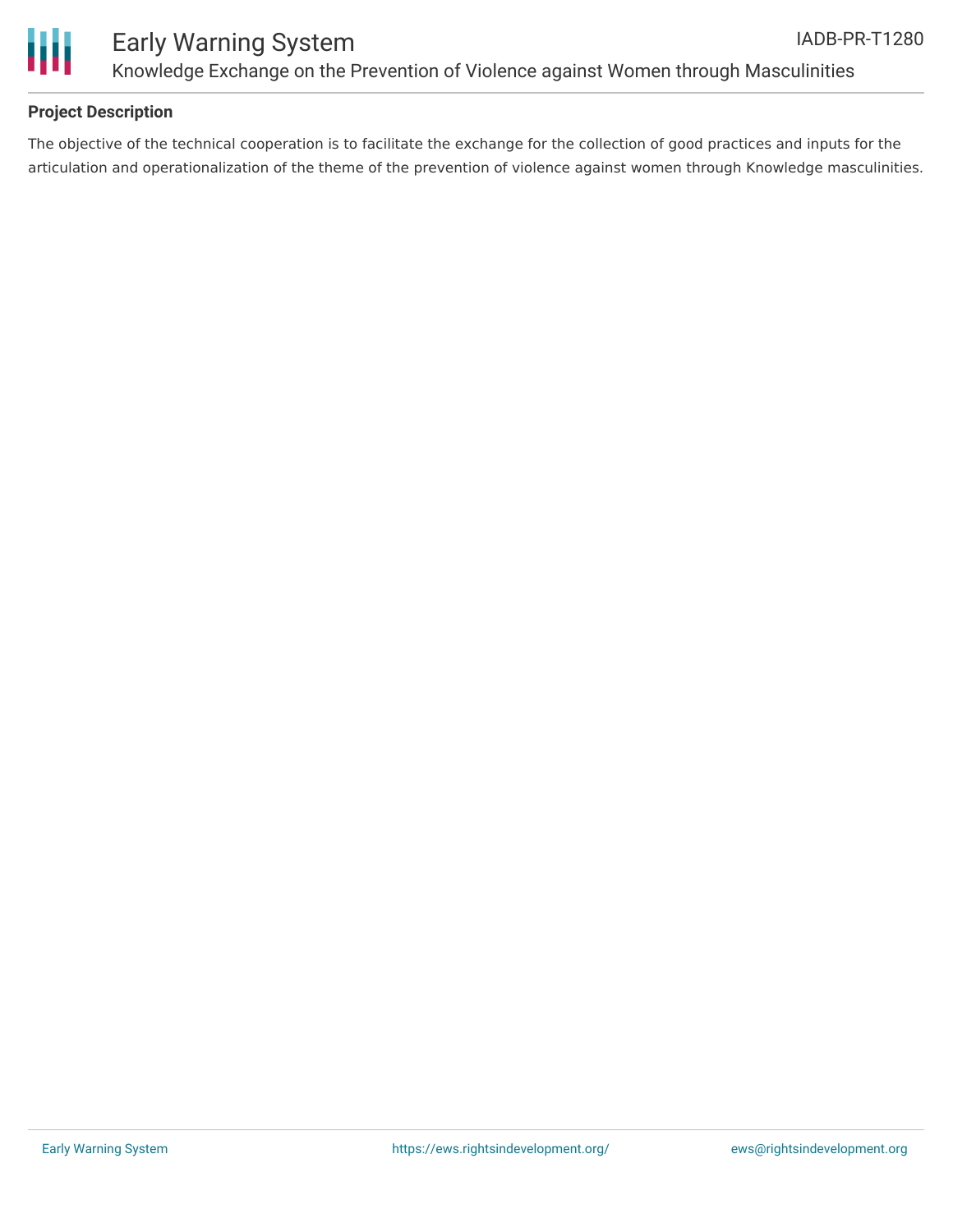

#### **Investment Description**

• Inter-American Development Bank (IADB)

Ordinary Capital